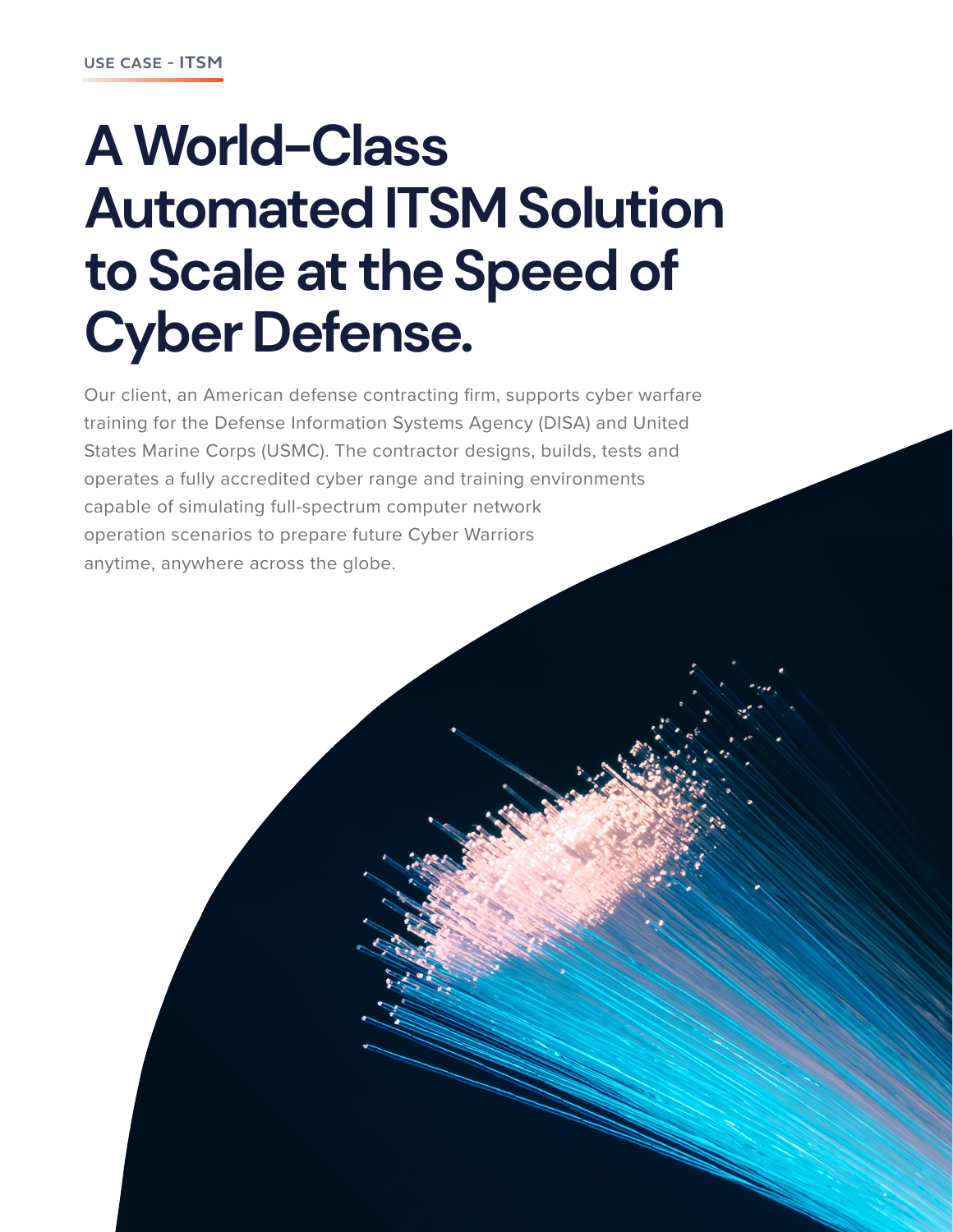## **Goals.**

**The client needed to provide a powerful centralized ITSM platform for improved management and reporting across the enterprise. This would enable process and workflow automation to manage their complex IT environment at an on-premise data center and in the cloud. Windward was chosen to implement the ServiceNow© platform using repeatable industry best practices.** 

#### **Challenges.**

The RSA Archer<sup>®</sup> application used for support ticketing, service catalog, and project events neared EOL. Overall lack of integrated solutions for configuration management, network monitoring, reporting, forecasting, and capacity planning significantly impacted operations and their primary mission.

#### **Growth Challenges.**

CSR experienced a 75% increase in cyber project events over the life of the current ITSM. The process had remained unchanged and was mostly manual, relying on one application for ticketing.

#### **Technical Challenges.**

- License management was a key requirement and very manual -supported by Excel and Access.
- The Service and Product catalog, another key requirement, was not available.
- The RSA Archer<sup>®</sup> application was coming to EOL.



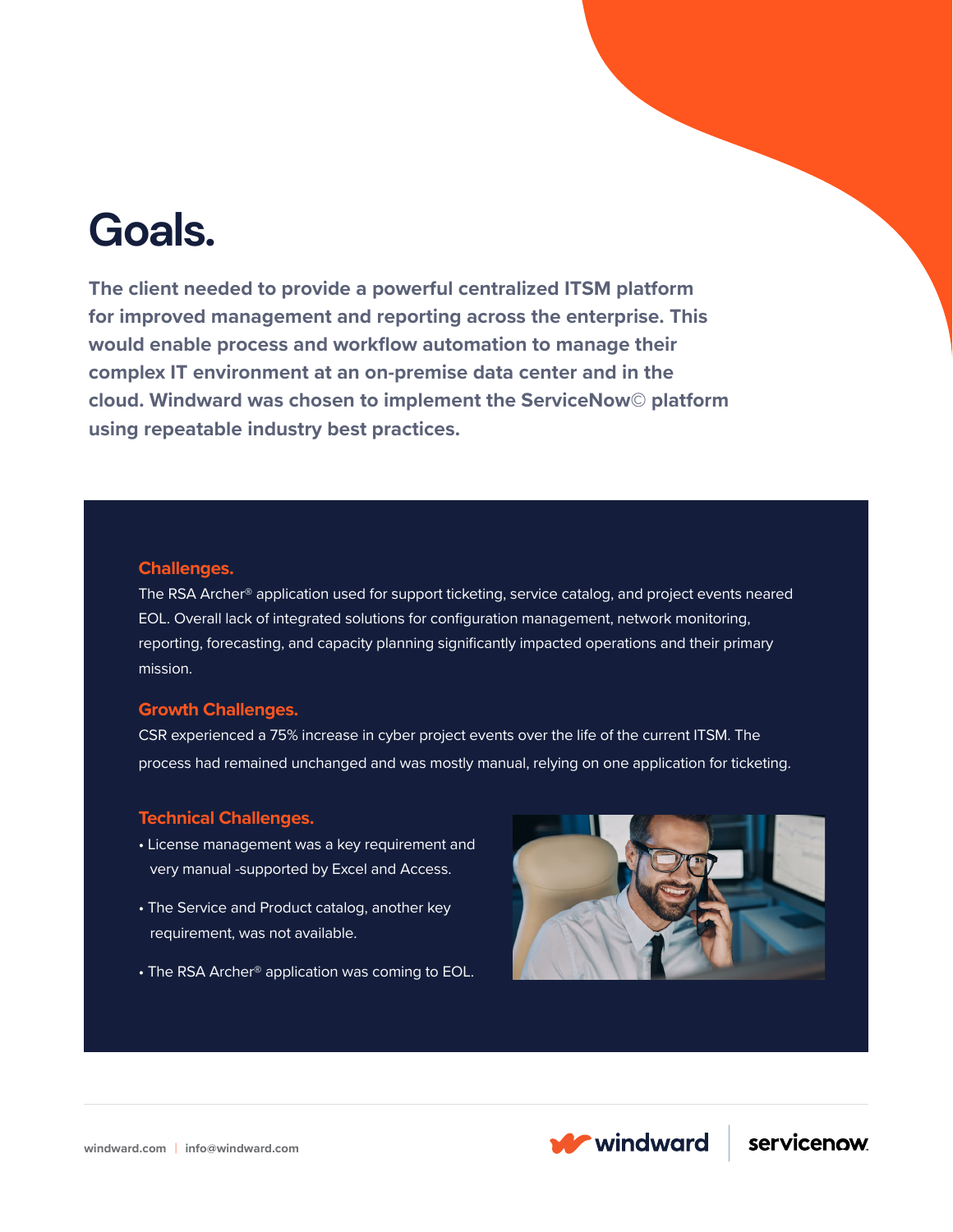### **Solutions.**

The ServiceNow SAM module significantly automated the license management capability and provided reporting and dashboards to effectively track and manage license usage and renewal requirements. Service and Product catalog capability increased support event automation and capability management through orchestration.

To address decommissioning RSA Archer, Windward delivered a solution the client can provide to future customers. We also provided knowledge transfer to ensure future projects were a success.

ServiceNow Ticket Management replaced the old application with integrated workflows to speed ticket completion, track metrics, and enhance operations to execute efficiently.

Automation and Orchestration was achievable for the first time through the implementation of PPM, workflow, and the Service Catalog.

Automated event scheduling met another key requirement by supporting customer submission of events from an online portal using PPM. This replaced another inadequate process from the legacy system by increasing resource efficiency through workflow, and swift processing of events.

### **The Results.**

The customer continues to realize previously unrecognized operational value for every department of the team including dashboards, reporting, drill downs, and outof-the-box capabilities from all modules.

● The customer now has visibility to a much larger breadth and scope with more impactful information and operations insight. Tailored dashboards provide focus and situational awareness.

● Better tracking & visibility into all assets and equipment to respond to their customers for scalable capacity in support of mission events, exercises, and training saving man hours in the design and support of the environment.

 $\bullet$  Change Management is now a reality  $$ before the CSR had only manual processes without any automated verification to schedule or support processes.

● Automated workflows enhance operations, reduce response time for customer demands and ensure consistent actions to be performed for events and exercises.



servicenow